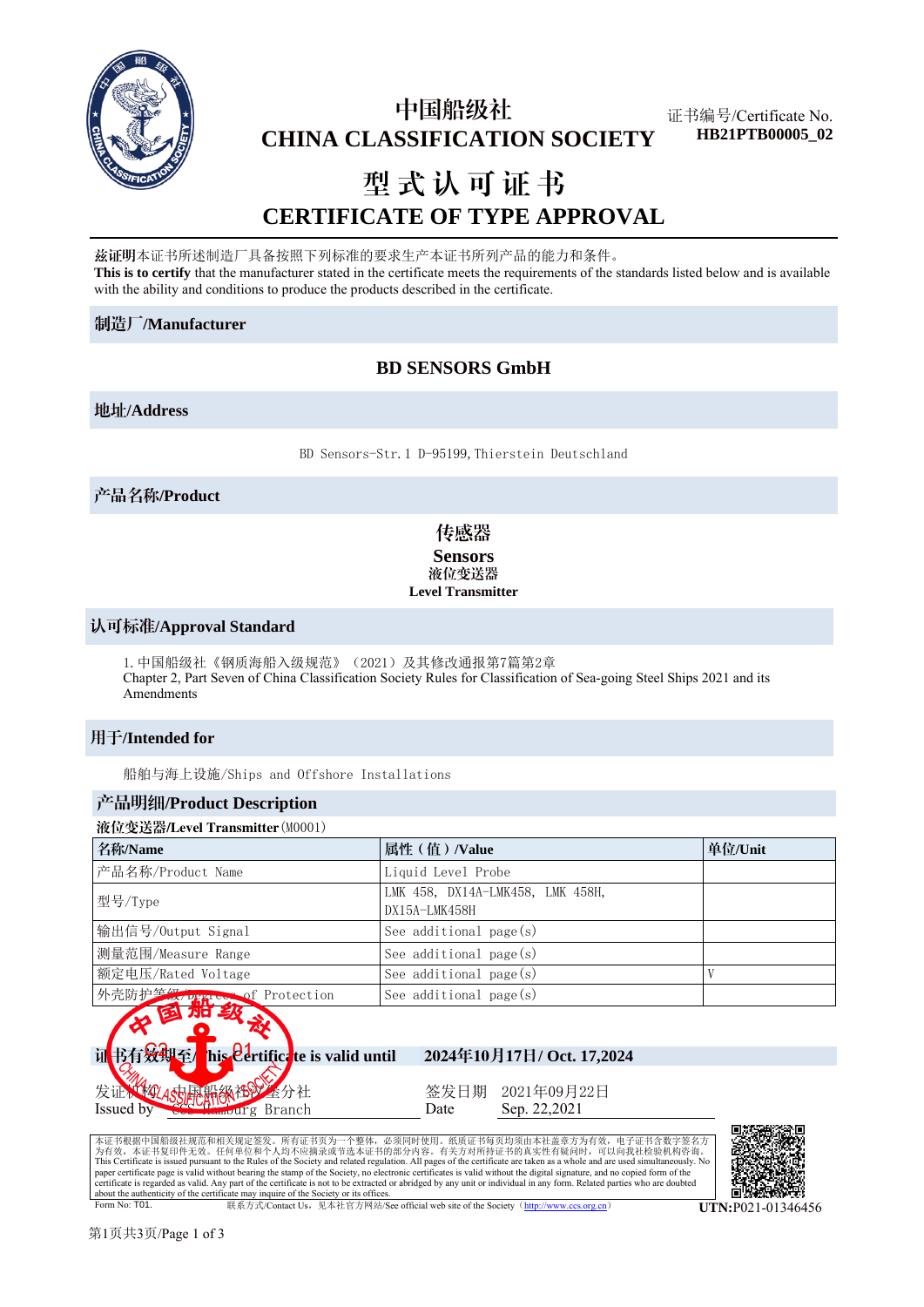#### 批准的图纸**/Approved Drawings**

图纸批准号/ Drawings Approval No. : HB16A00021

#### 产品认可试验报告**/ Approval Test Report**

试验报告编号/ Test Report No. : 073011.173.21 V1.0 试验报告日期/ Test Report Date : 2021-09-09 试验单位/ Laboratory: MeßTechnikNord GmbH 试验单位地址/ Test Address: Industriestraße 29 D-22880 Wedel - Germany

试验报告编号/ Test Report No. : Paconsult 07-1590 试验报告日期/ Test Report Date : 2007-10-26 试验单位/ Laboratory: Paconsult GmbH 试验单位地址/ Test Address: Ulmenau 6-10, D-22087 Hamburg

试验报告编号/ Test Report No. : Carsynergies P05-0030 试验报告日期/ Test Report Date : 2005-03-02 试验单位/ Laboratory: Car Synergies GmbH 试验单位地址/ Test Address: Dinnendahlstr. 9, D-44809, Bochum Germany

试验报告编号/ Test Report No. : BSFV 6196/07 试验报告日期/ Test Report Date : 2007-07-20 试验单位/ Laboratory: Institut fuer BFSV 试验单位地址/ Test Address: Lohbruegger Kirchstr.65, D-21033 Hamburg, Germany

试验报告编号/ Test Report No. : EMV Services 09/8152-2-1 试验报告日期/ Test Report Date : 2009-02-02 试验单位/ Laboratory: EMV Services GmbH & Co. KG 试验单位地址/ Test Address: Harburger Schlossstr.6-12, D-21079 Hamburg

试验报告编号/ Test Report No. : Paconsult 07-1481 试验报告日期/ Test Report Date : 2007-03-21 试验单位/ Laboratory: Paconsult GmbH 试验单位地址/ Test Address: Ulmenau 6-10, D-22087 Hamburg

#### 认可后的产品检验方式**/ Method of Product Inspection after Approval**

按规范只认可不进行产品检验的产品/The product approved only in term of the rules: 认可后的产品检验由制造厂按本社批准的产品检验计划进行检验,经检验合格后由制造厂签发合格证明,并连同该 产品的本社认可证书复印件一并交付用户,制造厂对产品符合公约、法规、本社规范和本社认可的标准规定负责。 After approval, product inspection should be carried out by the Manufacturer in accordance with the product inspection scheme approved by the Society. Upon satisfactory inspection, and the Quality Certificate issued by the Manufacturer should be provided to the purchaser together with the copy of the approval certificate issued by the Society. The manufacturer should take responsibility for the product being in compliance with the convention, statutory regulation, the Society rules and the standard accepted by the Society.

#### 认可保持条件**/ Maintenance Requirements of Approval**

1.型式认可后,如果产品及其重要零部件的设计、所用材料或制造方法有所改变,且影响到产品的主要特性、特 征;或产品的性能指标有所更改,且超过认可的范围,则有关图纸和文件应经检验机构审批。并在检验机构认为必 要时,经本社检验人员见证有关试验和进行检查,其结果应能证实仍符合认可条件。

After type approval, if there are changes to the design, materials used or manufacturing method of the product and important components and such changes affect major characteristics and properties of the product, or property indexes of the product are changed and exceed the scope of approval, related drawings and documents are to be examined and approved by the concerned survey office. Where deemed necessary by the survey office, the surveyor to the Society will go to witness relevant tests and conduct inspection and the results should be able to demonstrate compliance with the approval conditions.

2.工厂的质量管理体系应保持有效运行,并且与认可时一致。如果质量管理体系发生改变,应经原体系认证机构审 核并报本社批准。

The quality management system of the factory shall be ensure effective operation, and shall be the same as the situation of approval. If there are any changes to the quality management system, auditing of the original certification organization for quality management system and the society's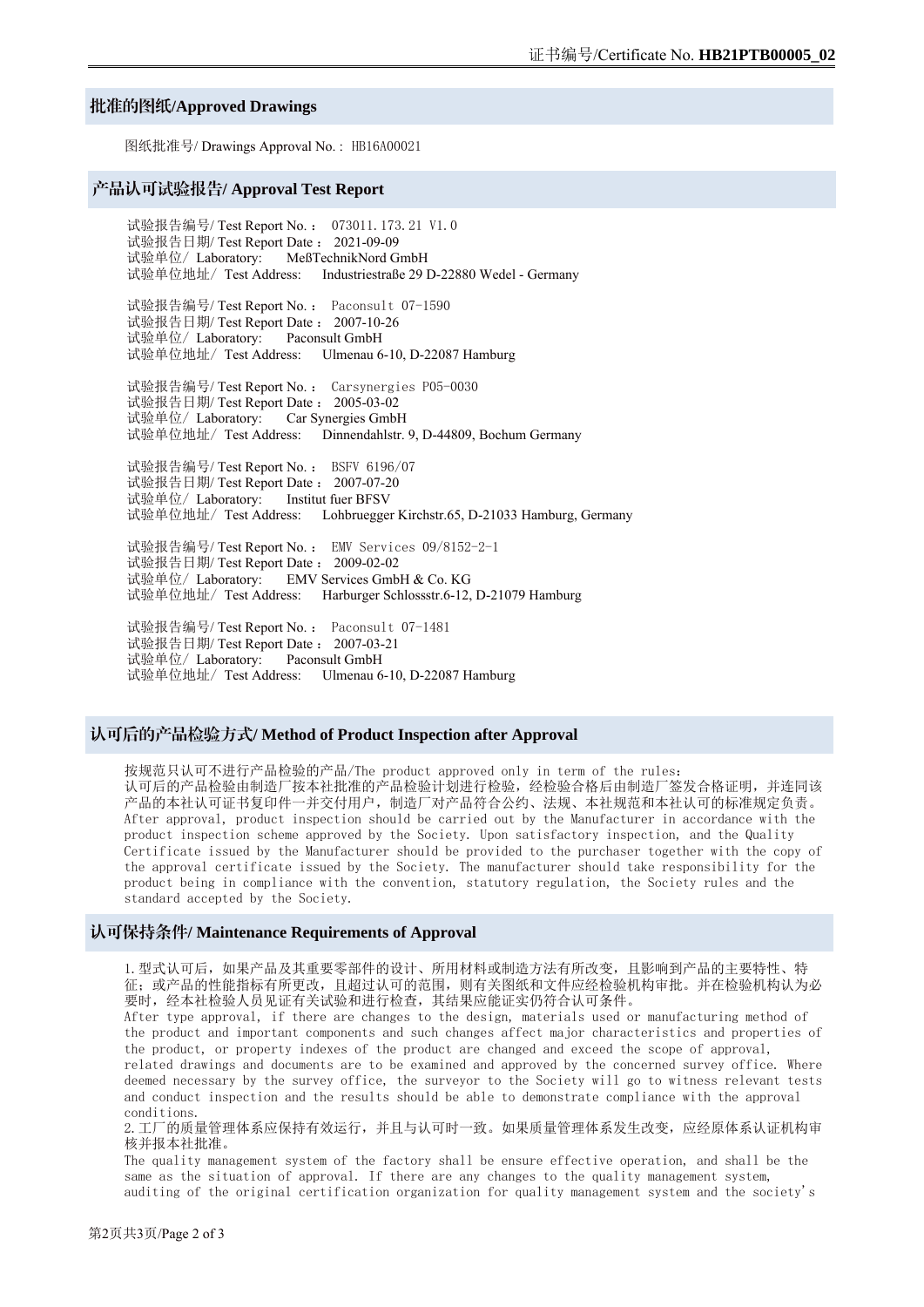approval shall be obtained.

3. 认可证书有效期内, 如果出现可能导致本社取消认可的情况, 工厂应及时采取有效的纠正措施。 Within the validity of the approval certificate, if cases occur that may cause the Society to withdraw the approval, the manufacturer should take corrective actions in a prompt and effective

4. 在认可证书有效期内, 本社检验人员可在未经事先通知的情况下对工厂的产品制造过程进行审核, 以验证产品的 生产是否符合业经本社批准的图纸和文件。工厂应予以配合。

Within the validity of the approval certificate, the surveyor to the Society may pay unannounced audit to the manufacturing process of the product in order to confirm whether it is in compliance with the drawings and documents approved by the Society. The factory should provide an active cooperation and necessary for the surveyor.

5. 如果属于获得型式认可B 模式证书, 且无需颁发船用产品证书/等效证明文件的情况, 证书获得者应接受本社每 年一次的定期审核,定期审核日为认可证书期满之日对应的每一周年日,检查工作应在周年日的前后三个月内进 行。

If belong to the situation of the product has type approval mode B certificate, and marine product certificate/equivalent document is not necessary, those who have obtained the certificate should be subject to periodical audit every year. The date of periodical audit shall be each anniversary date which corresponds to the date of expiry of the relevant certificate and the periodical audit shall be done within a time span of three months before and after the annual surveillance date.

#### 备注**/Remarks**

manner.

1: 本社已审核了产品厂无石棉声明,但本社的审核不免除产品厂按照合同关系向订货方保证产品无石棉的责任。 The declaration of asbestos-free submitted by manufacturer has been reviewed by the Society. However, liability of the manufacturer to guarantee the products are asbestos-free to purchaser under contract will not be exempted.

2: 本证书由原型式认可证书(No. HB16T00040) 换新并替代原证书。

This certificate is renewed from and supersedes the previous Type Approval Certificate No. HB16T00040.

3: Place of Manufacture:

1.BD SENSORS GmbH; BD-Sensors-Str.1, D-95199 Thierstein Germany

2.BD SENSORS s.r.o. ; Hradistska 817, CZ-68708 Buchlovice, Czech republic

## 中国船级社汉堡分社

**CCS Hamburg Branch**  注: 本证书含有附页, 共1页

Note: The certificate is attached with additional 1 page(s)